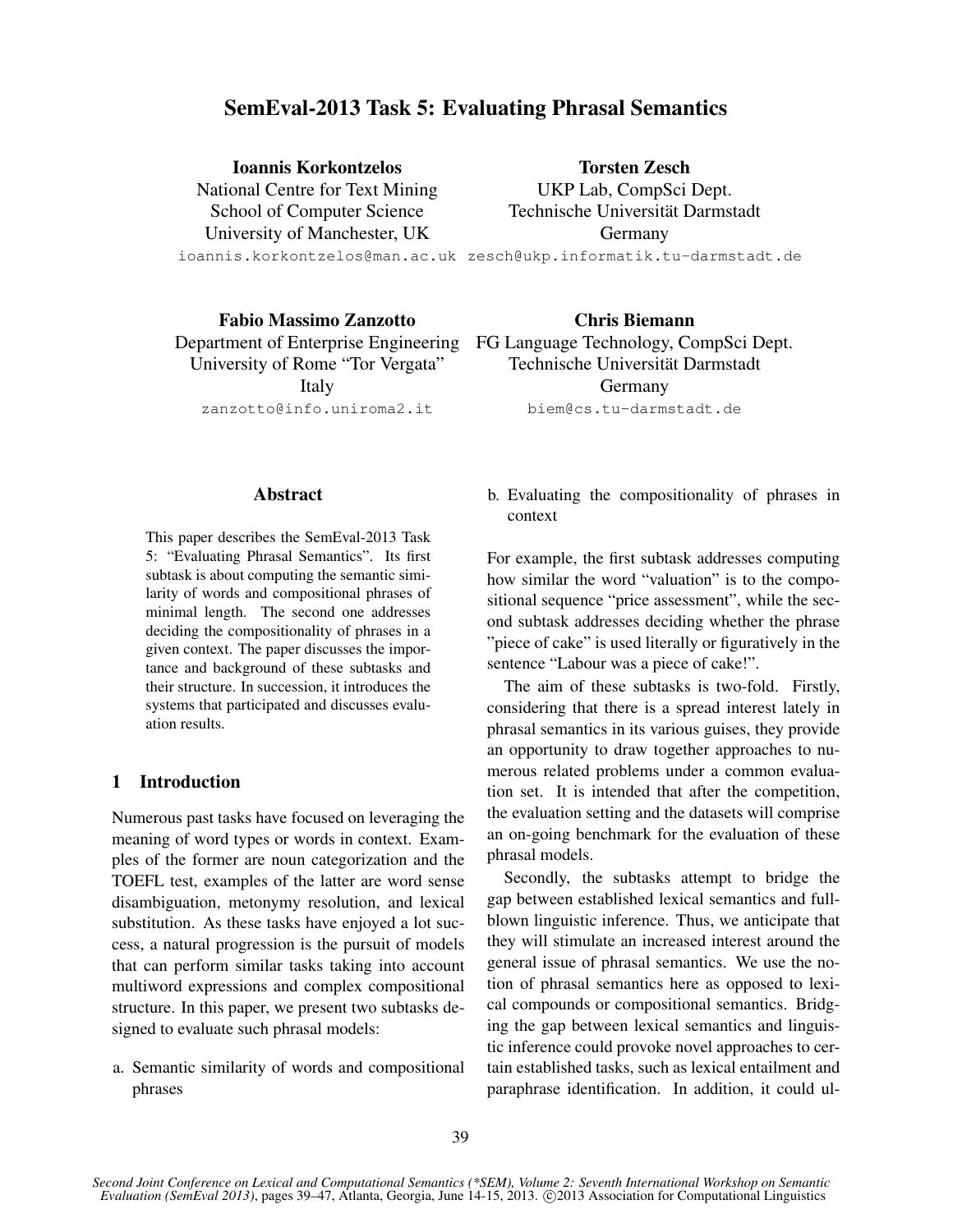timately lead to improvements in a wide range of applications in natural language processing, such as document retrieval, clustering and classification, question answering, query expansion, synonym extraction, relation extraction, automatic translation, or textual advertisement matching in search engines, all of which depend on phrasal semantics.

The remainder of this paper is structured as follows: Section 2 presents details about the data sources and the variety of sources applicable to the task. Section 3 discusses the first subtask, which is about semantic similarity of words and compositional phrases. In subsection 3.1 the subtask is described in detail together with some information about its background. Subsection 3.2 discusses the data creation process and subsection 3.3 discusses the participating systems and their results. Section 4 introduces the second subtask, which is about evaluating the compositionality of phrases in context. Subsection 4.1 explains the data creation process for this subtask. In subsection 4.2 the evaluation statistics of participating systems are presented. Section 5 is a discussion about the conclusions of the entire task. Finally, in section 6 we summarize this presentation and discuss briefly our vision about challenges in distributional semantics.

## 2 Data Sources & Methodology

Data instances of both subtasks are drawn from the large-scale, freely available WaCky corpora (Baroni et al., 2009). The resource contains corpora in 4 languages: English, French, German and Italian. The English corpus, *ukWaC*, consists of 2 billion words and was constructed by crawling to the .uk domain of the web and using medium-frequency words from the *BNC* as seeds. The corpus is part-of-speech (PoS) tagged and lemmatized using the TreeTagger (Schmid, 1994). The French corpus, *frWaC*, contains 1.6 billion word corpus and was constructed by web-crawling the .fr domain and using mediumfrequency words from the *Le Monde Diplomatique* corpus and basic French vocabulary lists as seeds. The corpus was PoS tagged and lemmatized with the TreeTagger. The French corpus, *deWaC*, consists of 1.7 billion word corpus and was constructed by crawling the .de domain and using mediumfrequency words from the *SudDeutsche Zeitung cor-* *pus* and basic German vocabulary lists as seeds. The corpus was PoS tagged and lemmatized with the TreeTagger. The Italian corpus, *itWaC*, is a 2 billion word corpus constructed from the .it domain of the web using medium-frequency words from the *Repubblica corpus* and basic Italian vocabulary lists as seeds. The corpus was PoS tagged with the Tree-Tagger, and lemmatized using the *Morph-it!* lexicon (Zanchetta and Baroni, 2005). Several versions of the WaCky corpora, with various extra annotations or modifications are also available<sup>1</sup>.

We ensured that data instances occur frequently enough in the WaCky corpora, so that participating systems could gather statistics for building distributional vectors or other uses. As the evaluation data only contains very small annotated samples from freely available web documents, and the original source is provided, we could provide them without violating copyrights.

The size of the WaCky corpora is suitable for training reliable distributional models. Sentences are already lemmatized and part-of-speech tagged. Participating approaches making use of distributional methods, part-of-speech tags or lemmas, were strongly encouraged to use these corpora and their shared preprocessing, to ensure the highest possible comparability of results. Additionally, this had the potential to considerably reduce the workload of participants. For the first subtask, data were provided in English, German and Italian and for the second subtask in English and German.

The range of methods applicable to both subtasks was deliberately not limited to any specific branch of methods, such as distributional or vector models of semantic compositionality. We believe that the subtasks can be tackled from different directions and we expect a great deal of the scientific benefit to lie in the comparison of very different approaches, as well as how these approaches can be combined. An exception to this rule is the fact that participants in the first subtask were not allowed to use directly definitions extracted from dictionaries or lexicons. Since the subtask is considered fundamental and its data were created from online knowledge resources, systems using the same tools to address it would be of limited use. However, participants were allowed to

<sup>1</sup>WaCky website: wacky.sslmit.unibo.it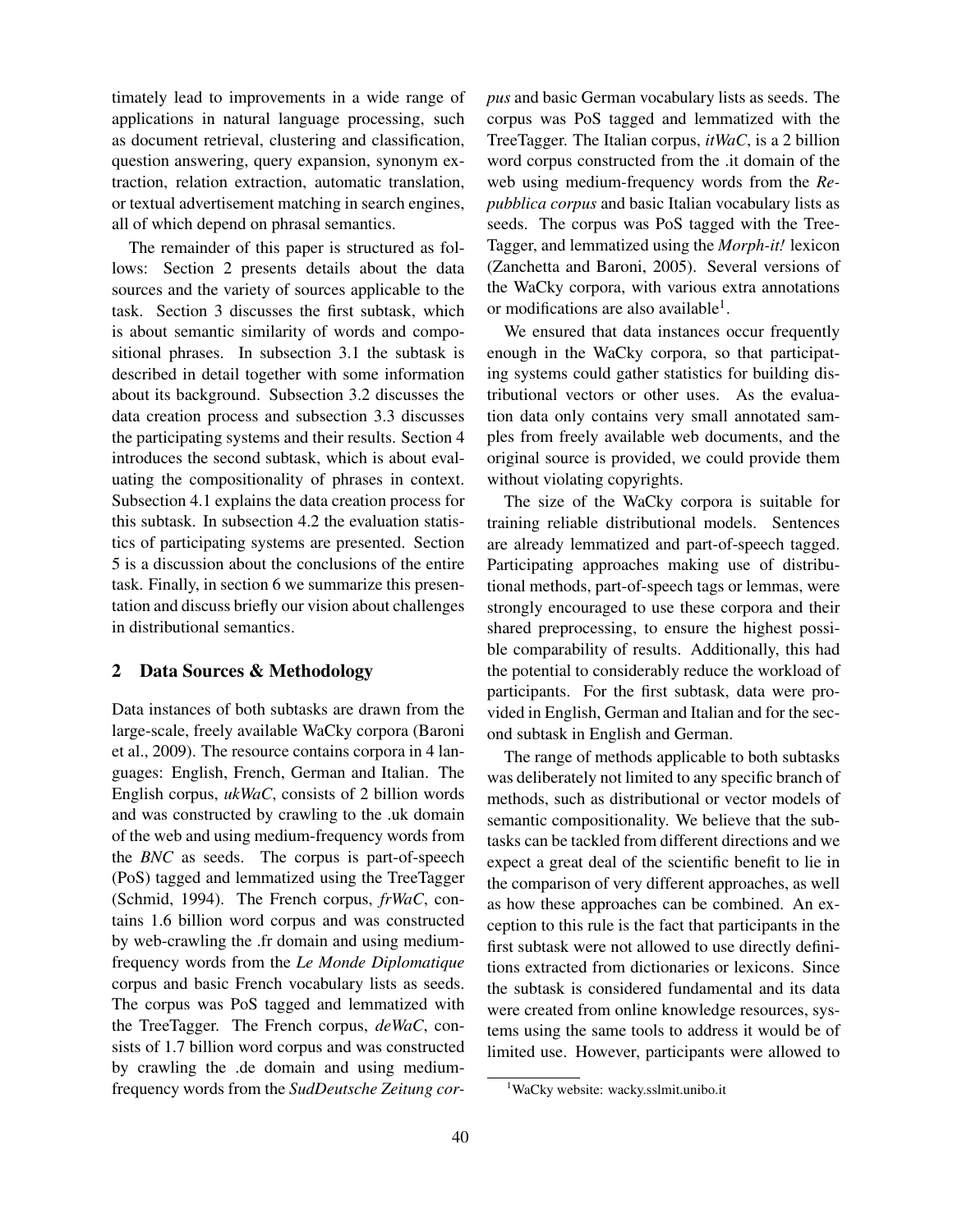use other information residing in dictionaries, such as Wordnet synsets or synset relations.

Participating systems were allowed to attempt one or both subtasks, in one or all of the languages supported. However, it was expected that systems performing well at the first basic subtask would provide a good starting point for dealing with the second subtask, which is considered harder. Moreover, language-independent models were of special interest.

# 3 Subtask 5a: Semantic Similarity of Words and Compositional Phrases

The aim of this subtask is to evaluate the component of a semantic model that computes the similarity between word sequences of different length. Participating systems are asked to estimate the semantic similarity of a word and a short sequence of two words. For example, they should be able to figure out that *contact* and *close interaction* are similar whereas *megalomania* and *great madness* are not.

This subtask addresses a core problem, since satisfactory performance in computing the similarity of full sentences depends on similarity computations on shorter sequences.

## 3.1 Background and Description

This subtask is based on the assumption that we first need a basic set of functions to compose the meaning of two words, in order to construct more complex models that compositionally determine the meaning of sentences, as a second step. For compositional distributional semantics, the need for these basic functions is discussed in Mitchell and Lapata (2008). Since then, many models have been proposed for addressing the task (Mitchell and Lapata, 2010; Baroni and Zamparelli, 2010; Guevara, 2010), but still comparative analysis is in general based on comparing sequences that consist of two words.

As in Zanzotto et al. (2010), this subtask proposes to compare the similarity of a 2-word sequence and a single word. This is important as it is the basic step to analyse models that can compare any word sequences of different length.

The development and testing set for this subtask were built based on the idea described in Zanzotto et al. (2010). Dictionaries were used as sources of

### contact/[kon-takt]

- 1. the act or state of touching; a touching or meeting, as of two things or people.
- 2. close interaction
- 3. an acquaintance, colleague, or relative through whom a person can gain access to information, favors, influential people, and the like.

Figure 1: The definition of *contact* in a sample dictionary

positive training examples. Dictionaries are natural repositories of equivalences between words under definition and sequences of words used for defining them. Figure 1 presents the definition of the word *contact*, from which the pair *(contact, close interaction)* can be extracted. Such equivalences extracted from dictionaries can be seen as natural and unbiased data instances. This idea opens numerous opportunities:

- Since definitions in dictionaries are syntactically rich, we are able to create examples for different syntactic relations.
- We have the opportunity to extract positive examples for languages for which dictionaries with sufficient entries are available.

Negative examples were generated by matching words under definition with randomly chosen defining sequences. In the following subsection, we provide details about the application of this idea to build the development and testing set for subtask 5a.

#### 3.2 Data Creation

Data for this subtask were provided in English, German and Italian. Pairs of words under definitions and defining sequences were extracted from the English, German and Italian part of Wiktionary, respectively. In particular, for each language, all Wiktionary entries were downloaded and part-of-speech tagged using the Genia tagger (Tsuruoka et al., 2005). In succession, definitions that start with noun phrases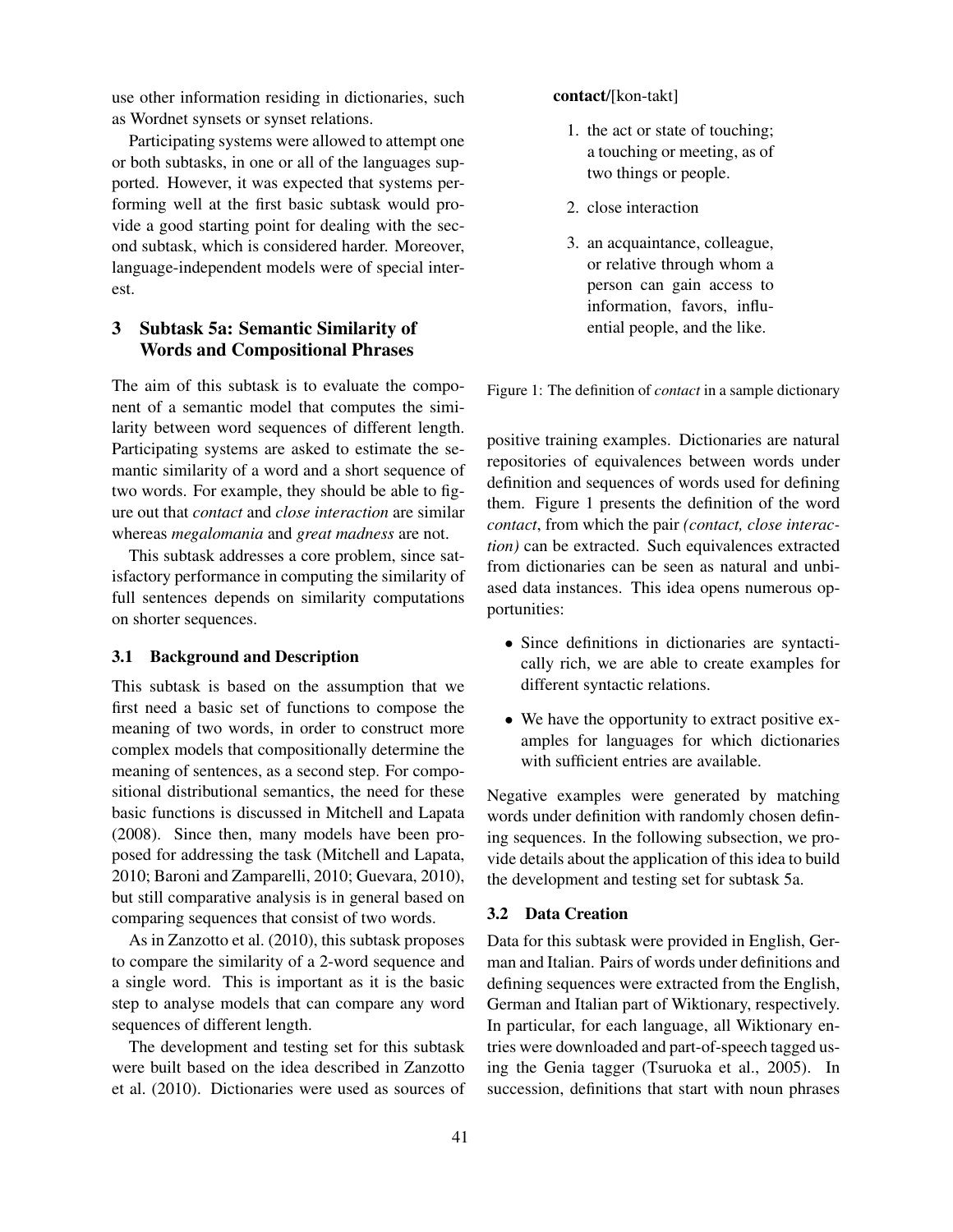| Language          | Train set | Test set | Total |
|-------------------|-----------|----------|-------|
| English           | 5,861     | 3,907    | 9,768 |
| German            | 1,516     | 1,010    | 2,526 |
| Italian           | 1,275     | 850      | 2,125 |
| German - no names | 1,101     | 733      | 1.834 |

Table 1: Quantitative characteristics of the datasets

were kept, only. For the purpose of extracting word and sequence pairs for this subtask, we consider as noun phrases, sequences that consist of adjectives or noun and end with a noun. In cases where the extracted noun phrase was longer than two words, the right-most two sequences were kept, since in most cases noun phrases are governed by their rightmost component. Subsequently, we discarded instances whose words occur too infrequently in the WaCky corpora (Baroni et al., 2009) of each language. WaCky corpora are available freely and are large enough for participating systems to extract distributional statistics. Taking the numbers of extracted instances into account, we set the frequency thresholds at 10 occurrences for English and 5 for German and Italian.

Data instances extracted following this process were then checked by a computational linguist. Candidate pairs in which the definition sequence was not judged to be a precise and adequate definition of the word under definition were discarded. These cases were very limited and mostly account for shortcomings of the very simple pattern used for extraction. For example, the pair *(standard, transmission vehicle)* coming from the definition of "standard" as "A manual transmission vehicle" was discarded. Similarly in German, the pair *(Fremde (Eng. stranger), weibliche Person (Eng. female person))* was discarded. "Fremde", which is of female grammatical genre, was defined as "weibliche Person, die man nicht kennt *(Eng. female person, one does not know)*". In Italian, the pair *(paese (Eng. land, country, region), grande estensione (Eng. large tract))* was discarded, since the original definition was "grande estensione di terreno abitato e generalmente coltivato *(Eng. large tract of land inhabited and cultivated in general)*".

The final data sets were divided into training and

held-out testing sets, according to a 60% and 40% ratio, respectively. The first three rows of table 1 present the numbers of the train and test sets for the three languages chosen. It was identified that a fair percentage of the German instances (approximately 27%) refer to the definitions of first names or family names. This is probably a flaw of the German part of Wiktionary. In addition, the pattern used for extraction happens to apply to the definitions of names. Name instances were discarded from the German data set to produce the data set described in the last row of table 1.

The training set was released approximately 3 months earlier than the test data. Instances in both set ware annotated as positive or negative. Test set annotations were not released to the participants, but were used for evaluation, only.

#### 3.3 Results

Participating systems were evaluated on their ability to predict correctly whether the components of each test instance, i.e. word-sequence pair, are semantically similar or distinct. Participants were allowed to use or ignore the training data, i.e. the systems could be supervised or unsupervised. Unsupervised systems were allowed to use the training data for development and parameter tuning. Since this is a core task, participating systems were not be able to use dictionaries or other prefabricated lists. Instead, they were allowed to use distributional similarity models, selectional preferences, measures of semantic similarity etc.

Participating system responses were scored in terms of standard information retrieval measures: accuracy (A), precision (P), recall  $(R)$  and  $F_1$  score (Radev et al., 2003). Systems were encouraged to submit at most 3 solutions for each language, but submissions for fewer languages were accepted.

Five research teams participated. Ten system runs were submitted for English, one for German (on data set: German - no names) and one for Italian. Table 2 illustrates the results of the evaluation process. The teams of *(HsH)* (Wartena, 2013), *CLaC* (Siblini and Kosseim, 2013), *UMCC\_DLSI-(EPS)* (Dávila et al., 2013), and *ITNLP*, the Harbin Institute of Technology, approached the task in a supervised way, while *MELODI* (Van de Cruys et al., 2013) participated with two unsupervised approaches. Interestingly,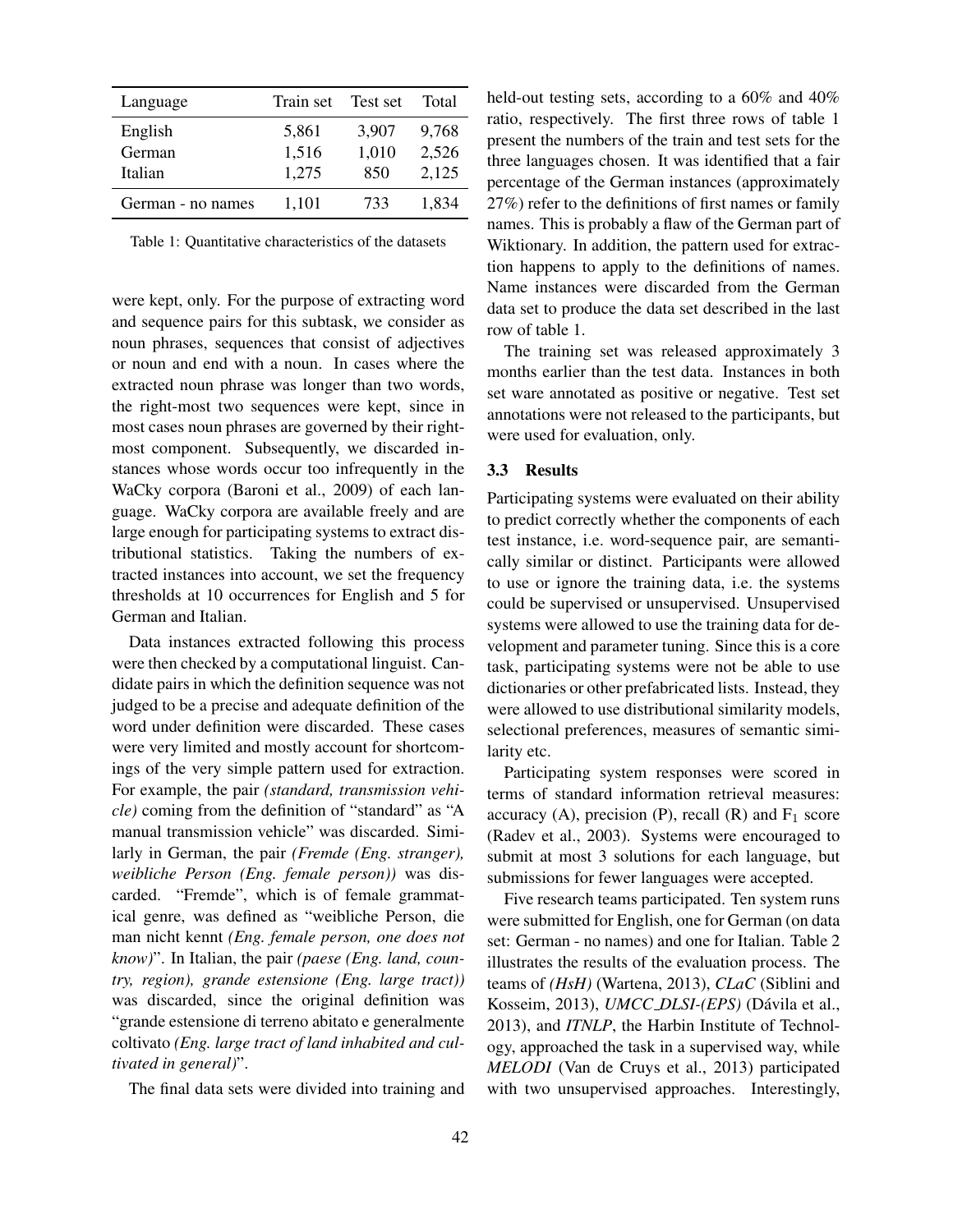| Language | Rank           | Participant Id  | run Id         | A    | $\mathbf R$ | $\mathbf P$ | rej. R | rej. P | F <sub>1</sub> |
|----------|----------------|-----------------|----------------|------|-------------|-------------|--------|--------|----------------|
|          | 1              | HsH             | 1              | .803 | .752        | .837        | .854   | .775   | .792           |
|          | 3              | <b>CLaC</b>     | 3              | .794 | .707        | .856        | .881   | .750   | .774           |
|          | $\overline{2}$ | <b>CLaC</b>     | $\overline{2}$ | .794 | .695        | .867        | .893   | .745   | .771           |
|          | 4              | <b>CLaC</b>     |                | .788 | .638        | .910        | .937   | .721   | .750           |
| English  | 5              | <b>MELODI</b>   | <i>lvw</i>     | .748 | .614        | .838        | .882   | .695   | .709           |
|          | 6              | UMCC_DLSI-(EPS) | 1              | .724 | .613        | .787        | .834   | .683   | .689           |
|          | 7              | <b>ITNLP</b>    | 3              | .703 | .501        | .840        | .904   | .645   | .628           |
|          | 8              | <b>MELODI</b>   | dm             | .689 | .481        | .825        | .898   | .634   | .608           |
|          | 9              | <b>ITNLP</b>    | 1              | .663 | .392        | .857        | .934   | .606   | .538           |
|          | 10             | <b>ITNLP</b>    | $\overline{2}$ | .659 | .427        | .797        | .891   | .609   | .556           |
| German   | 1              | <b>HsH</b>      | 1              | .825 | .765        | .870        | .885   | .790   | .814           |
| Italian  | 1              | UMCC_DLSI-(EPS) | 1              | .675 | .576        | .718        | .774   | .646   | .640           |

Table 2: Task 5a: Evaluation results. A, P, R, rej. and  $F_1$  stand for accuracy, precision, recall, rejection and  $F_1$  score, respectively.

these approaches performed better than some supervised ones for this experiment. Below, we summarise the properties of participating systems.

*(HsH)* (Wartena, 2013) used distributed similarity and especially random indexing to compute similarities between words and possible definitions, under the hypothesis that a word and its definition are distributionally more similar than a word and an arbitrary definition. Considering all open-class words, context vectors over the entire WaCky corpus were computed for the word under definition, the defining sequence, its component words separately, the addition and multiplication of the vectors of the component words and a general context vector. Then, various similarity measures were computed on the vectors, including an innovative length-normalised version of Jensen-Shannon divergence. The similarity values are used to train a Support Vector Machine (SVM) classifier (Cortes and Vapnik, 1995).

The first approach (run 1) of *CLaC* (Siblini and Kosseim, 2013) is based on a weighted semantic network to measure semantic relatedness between the word and the components of the phrase. A PART classifier is used to generate a partial decision trained on the semantic relatedness information of the labelled training set. The second approach uses a supervised distributional method based on words frequently occurring in the Web1TB corpus to calculate relatedness. A JRip classifier is used to generate rules trained on the semantic relatedness information of the training set. This approach was used in conjunction with the first one as a backup method (run 2). In addition, features generated by both approaches were used to train the JRIP classifier collectively (run 3).

The first approach of *MELODI* (Van de Cruys et al., 2013), called *lvw*, uses a dependency-based vector space model computed over the ukWaC corpus, in combination with Latent Vector Weighting (Van de Cruys et al., 2011). The system computes the similarity between the first noun and the head noun of the second phrase, which was weighted according to the semantics of the modifier. The second approach, called *dm*, used a dependency-based vector space model, but, unlike the first approach, disregarded the modifier in the defining sequence. Since both systems are unsupervised, the training data was used to train a similarity threshold parameter, only.

*UMCC\_DLSI-(EPS)* (Dávila et al., 2013) locates the synsets of words in data instances and computes the semantic distances between each synset of the word under definition and each synsets of the defining sequence words. In succession, a classifier is trained using features based on distance and Word-Net relations.

The first attempt of *ITNLP* (run 1) consisted of an SVM classifier trained on semantic similarity computations between the word under definition and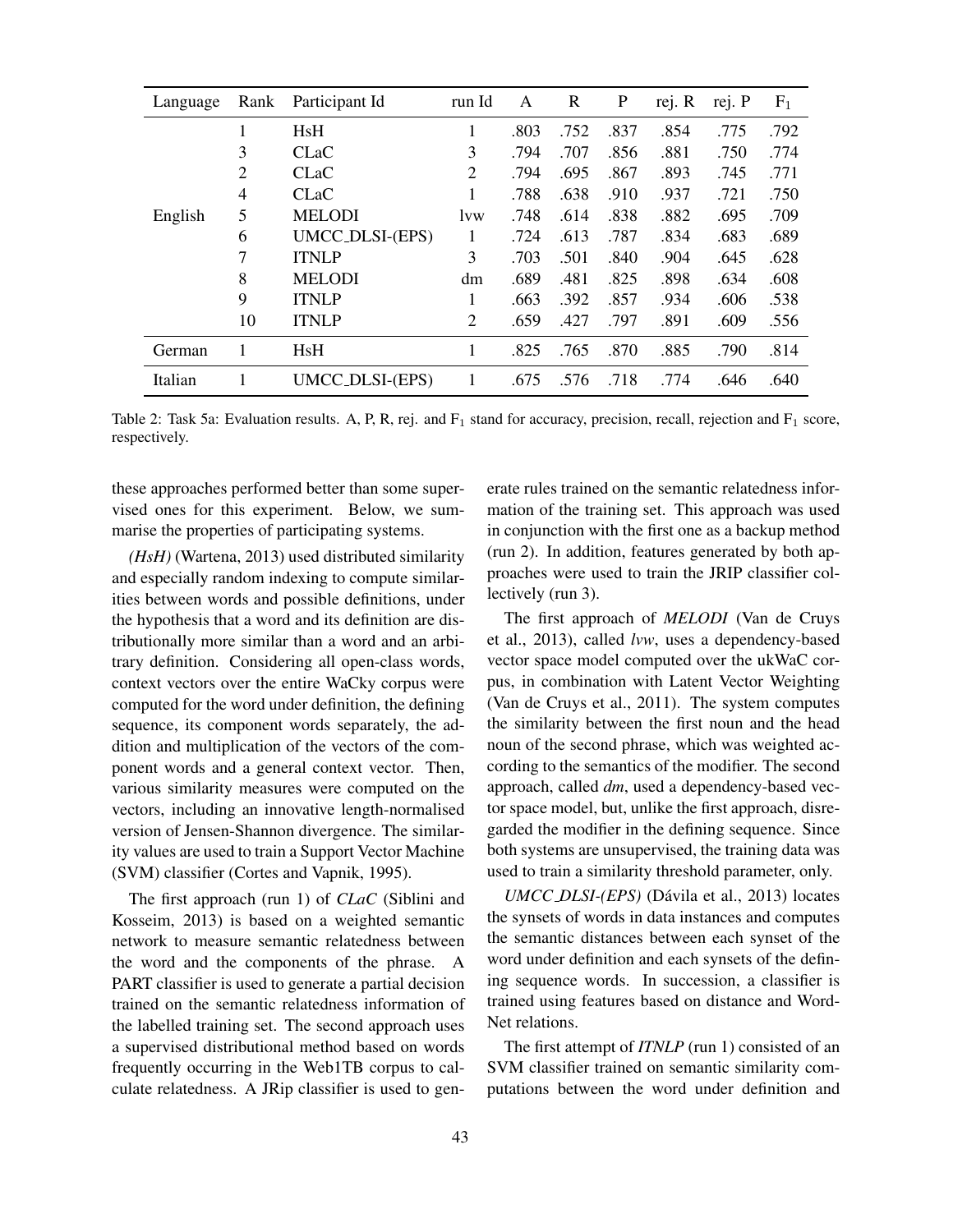the defining sequence in each instance. Their second attempt also uses an SVM, however trained on WordNet-based similarities. The third attempt of *ITNLP* is a combination of the previous two; it combines their features to train an SVM classifier.

# 4 Subtask 5b: Semantic Compositionality in Context

An interesting sub-problem of semantic compositionality is to decide whether a target phrase is used in its literal or figurative meaning in a given context. For example "big picture" might be used literally as in *Click here for a bigger picture* or figuratively as in *To solve this problem, you have to look at the bigger picture*. Another example is "old school" which can also be used literally or figuratively: *He will go down in history as one of the old school, a true gentlemen.* vs. *During the 1970's the hall of the old school was converted into the library.*

Being able to detect whether a phrase is used literally or figuratively is e.g. especially important for information retrieval, where figuratively used words should be treated separately to avoid false positives. For example, the example sentence *He will go down in history as one of the old school, a true gentlemen.* should probably not be retrieved for the query "school". Rather, the insights generated from subtask 5a could be utilized to retrieve sentences using a similar phrase such as "gentleman-like behavior". The task may also be of interest to the related research fields of metaphor detection and idiom identification.

There were no restrictions regarding the array of methods, and the kind of resources that could be employed for this task. In particular, participants were allowed to make use of pre-fabricated lists of phrases annotated with their probability of being used figuratively from publicly available sources, or to produce these lists from corpora. Assessing how well the phrase suits its context might be tackled using e.g. measures of semantic relatedness as well as distributional models learned from the underlying corpus.

Participants of this subtask were provided with real usage examples of target phrases. For each usage example, the task is to make a binary decision whether the target phrase is used literally or figuratively in this context. Systems were tested in two different disciplines: a *known phrases* task where all target phrases in the test set were contained in the training, and an *unknown phrases* setting, where all target phrases in the test set were unseen.

## 4.1 Data Creation

The first step in creating the corpus was to compile a list of phrases that can be used either literally or metaphorically. Thus, we created an initial list of several thousand English idioms from Wiktionary by listing all entries under the category ENGLISH ID-IOMS using the JWKTL Wiktionary API (Zesch et al., 2008). We manually filtered the list removing most idioms that are very unlikely to be ever used literally (anymore), e.g. *to knock on heaven's door*. For each of the resulting list of phrases, we extracted usage contexts from the ukWaC corpus (Baroni et al., 2009). Each usage context contains 5 sentences, where the sentence with the target phrase appears in a randomized position. Due to segmentation errors, some usage contexts actually might contain less than 5 sentences, but we manually filtered all usage contexts where the remaining context was insufficient. This was done in the final cleaning step where we also manually removed (near) duplicates, obvious spam, encoding problems etc.

The target phrases in context were annotated for *figurative*, *literal*, *both* or *impossible to tell* usage, using the CrowdFlower<sup>2</sup> crowdsourcing annotation platform. We used about 8% of items as "gold" items for quality assurance, and had each example annotated by three crowdworkers. The task was comparably easy for crowdworkers, who reached 90%-94% pairwise agreement, and 95% success on the gold items. About 5% of items with low agreement and marked as impossible were removed. Table 3 summarizes the quantitative characteristics of all datasets resulting from this process. We took care in sampling the data as to keep similar distributions across the training, development and testing parts.

#### 4.2 Results

Training and development datasets were made available in advance, test data was provided during the evaluation period without labels. System perfor-

<sup>2</sup>www.crowdflower.com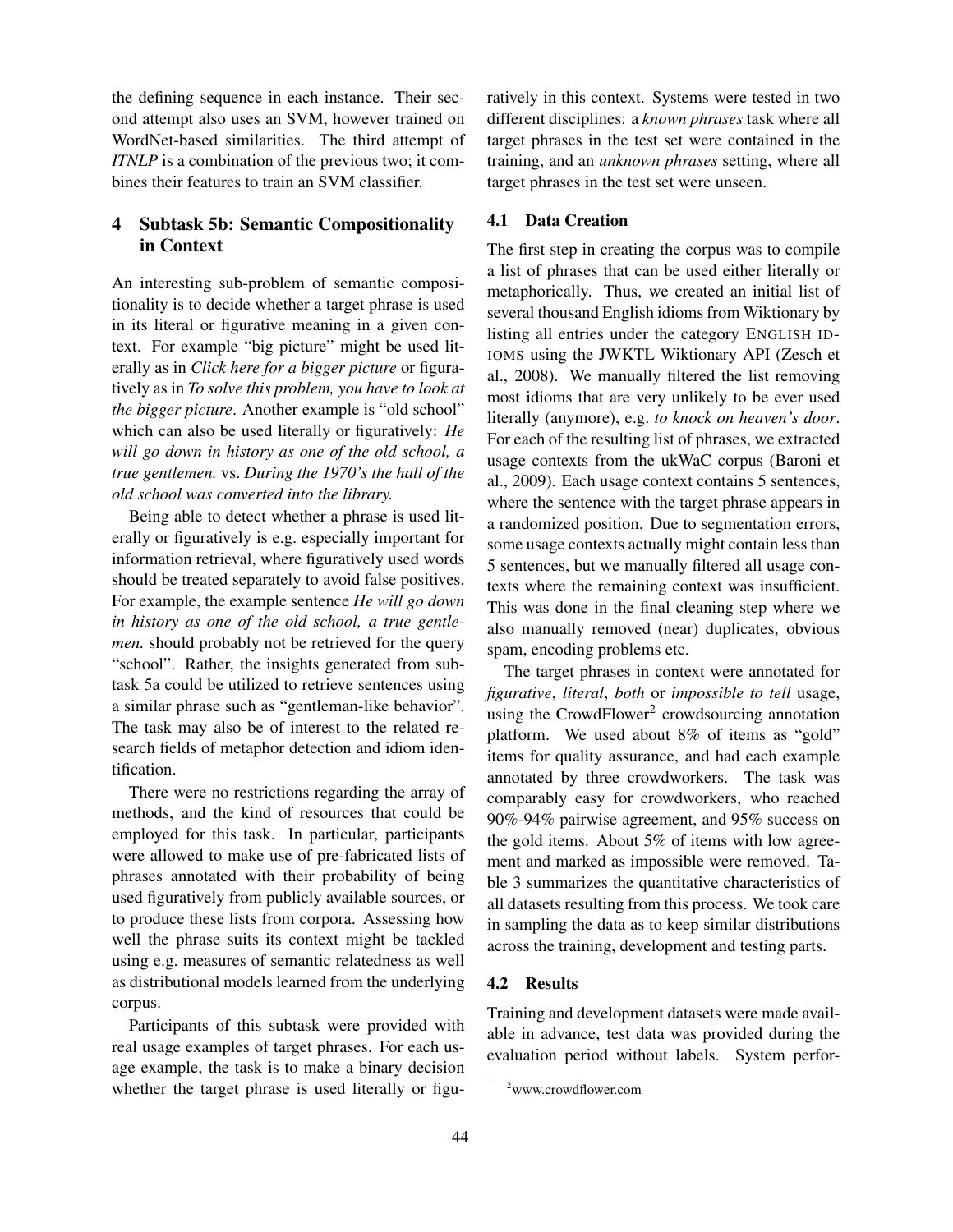| Task   | Dataset | # Phrases # Items |       | Items per phrase # Liter. |     | $#$ Figur. | # Both |
|--------|---------|-------------------|-------|---------------------------|-----|------------|--------|
|        | train   | 10                | 1.424 | 68–188                    | 702 | 719        | 3      |
| known  | dev     | 10                | 358   | $17 - 47$                 | 176 | 181        |        |
|        | test    | 10                | 594   | $28 - 78$                 | 294 | 299        |        |
|        | train   | 31                | 1.114 | $4 - 75$                  | 458 | 653        | 3      |
| unseen | dev     | Q                 | 342   | $4 - 74$                  | 141 | 200        |        |
|        | test    | 15                | 518   | $8 - 73$                  | 198 | 319        |        |

Table 3: Quantitative characteristics of the datasets

|               | Rank System    | Run                   | Accuracy |
|---------------|----------------|-----------------------|----------|
|               | <b>IIRG</b>    | 3                     | .779     |
|               | 2 UNAL         | $\mathcal{D}_{\cdot}$ | .754     |
|               | 3 UNAL         |                       | .722     |
| $\mathcal{F}$ | <b>IIRG</b>    |                       | .530     |
|               | 4 Baseline MFC |                       | .503     |
| 6             | <b>HRG</b>     | 2                     | .502     |

Table 4: Task 5b: Evaluation results for the known phrases setting

| Rank System    | Run                         | Accuracy |
|----------------|-----------------------------|----------|
| 1 UNAL         |                             | .668     |
| $2$ UNAL       | $\mathcal{D}_{\mathcal{A}}$ | .645     |
| 3 Baseline MFC |                             | .616     |
| 4 CLaC         |                             | .550     |

Table 5: Task 5b: Evaluation results for the unseen phrases setting

mance was measured in accuracy. Since all participants provided classifications for all test items, the accuracy score is equivalent to precision/recall/F1. Participants were allowed to enter up to three different runs for evaluation. We also provide baseline accuracy scores, which are obtained by always assigning the most frequent class (figurative).

Table 4 provides the evaluation results for the known phrases task, while Table 5 ranks participants for the unseen phrases task. As expected, the *unseen phrases* setting is much harder than the *known phrases* setting, as for unseen phrases it is not possible to learn lexicalised contextual clues. In both settings, the winning entries were able to beat the MFC baseline. While performance in the *known phrases* setting is close to 80% and thus acceptable, the general task of recognizing the literal or figurative use of unseen phrases remains very challenging, with only a small improvement over the baseline. We refer to the system descriptions for more details on the techniques used for this subtask: *UNAL* (Jimenez et al., 2013), *IIRG* (Byrne et al., 2013) and *CLaC* (Siblini and Kosseim, 2013).

## 5 Task Conclusions

In this section, we further discuss the findings and conclusion of the evaluation challenge in the task of "Phrasal Semantics".

Looking at the results of both subtasks, one observes that the maximum performance achieved is higher for the first than the second subtask. For this comparison to be fair, trivial baselines should be taken into account. A system randomly assigning an output value would be on average 50% correct in the first subtask, since the numbers of positive and negative instances in the testing set are equal. Similarly, a system assigning the most frequent class, i.e. the figurative use of any phrase, would be 50.3% and 61.6% accurate in the second subtask for seen and unseen test instances, respectively. It should also be noted that the testing instances in the first subtask are unseen in the respective training set. As a result, in terms of baselines, the second subtask on unseen data (Table 5) should be considered easier than the first subtask (Table 2). However, the best performing systems achieved much higher accuracy in the first than in the second subtask. This contradiction confirms our conception that the first subtask is less complex than the second.

In the first subtask, it is evident that no method performs much better or much worse than the others.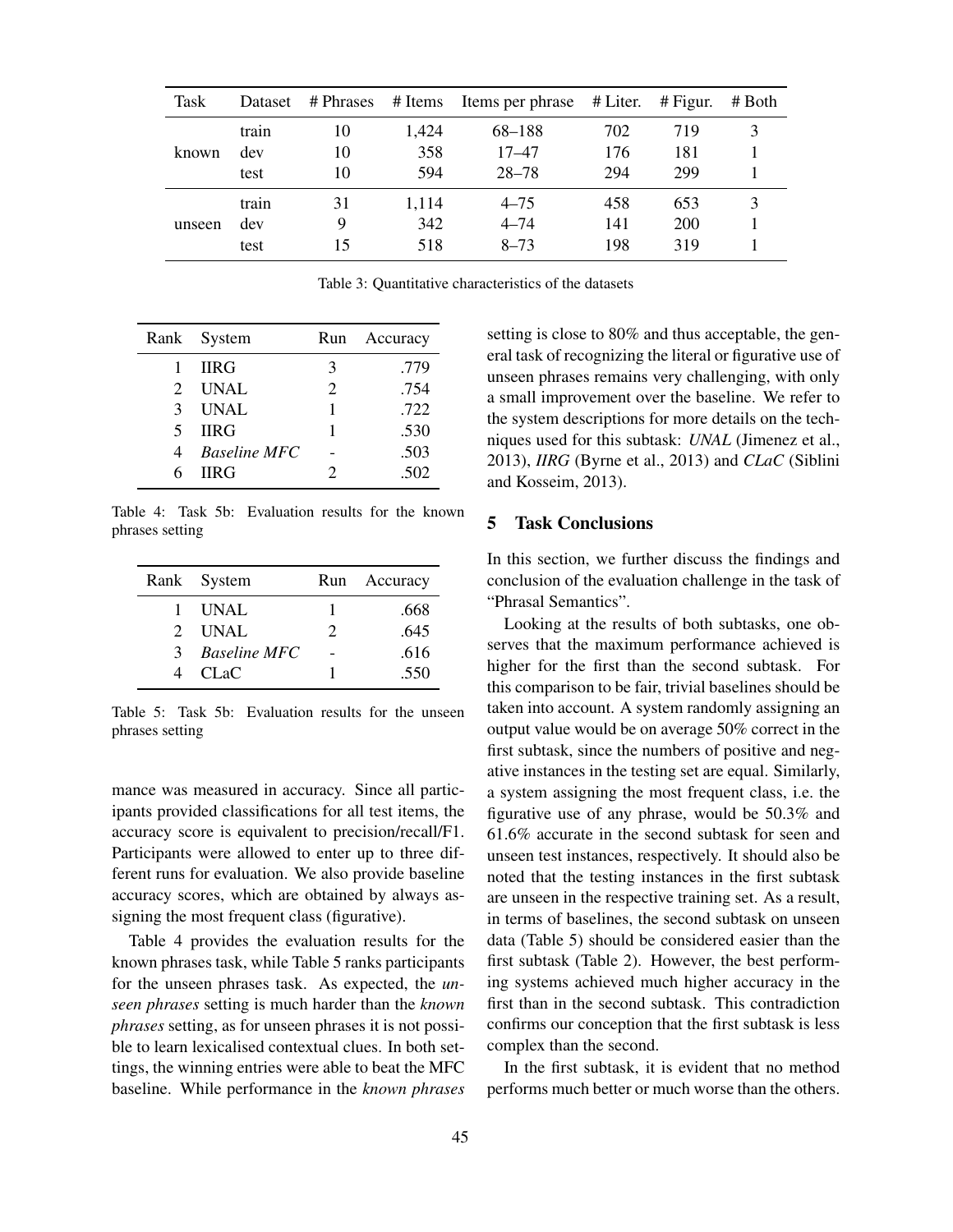Although the participating systems have employed a wide variety of approaches and tools, the difference between the best and worst accuracy achieved is relatively limited, in particular approximately 14%. Even more interestingly, unsupervised approaches performed better than some supervised ones. This observation suggests that no "golden recipe" has been identified so far for this task. Thus, probably different processing tools take advantage of different sources of information. It is a matter of future research to identify these sources and the corresponding tools, and then develop hybrid methods of improved performance.

In the second subtask, the results of evaluation on known phrases are much higher than on unseen phrases. This was expected, as for unseen phrases it is not possible to learn lexicalised contextual clues. Thus, the second subtask has succeeded in identifying the complexity threshold up to which the current state-of-the-art can address the computational problem. Further than this threshold, i.e. for unseen phrases, current systems have not yet succeeded in addressing it. In conclusion, the difficulty in evaluating the compositionality of previously unseen phrases in context highlights the overall complexity of the second subtask.

## 6 Summary and Future Work

In this paper we have presented the  $5<sup>th</sup>$  task of SemEval 2013, "Evaluating Phrasal Semantics", which consists of two subtasks: (1) semantic similarity of words and compositional phrases, and (2) compositionality of phrases in context. The former subtask, which focussed on the first step of composing the meaning of phrases of any length, is less complex than the latter subtask, which considers the effect of context to the semantics of a phrase. The paper presents details about the background and importance of these subtasks, the data creation process, the systems that took part in the evaluation and their results.

In the future, we expect evaluation challenges on phrasal semantics to progress towards two directions: (a) the synthesis of semantics of sequences longer than two words, and (b) aiming to improve the performance of systems that determine the compositionality of previously unseen phrases in context. The evaluation results of the first task suggest that state-of-the-art systems can compose the semantics of two word sequences with a promising level of success. However, this task should be seen as the first step towards composing the semantics of sentence-long sequences. As far as subtask 5b is concerned, the accuracy achieved by the participating systems on unseen testing data was low, only slightly better than the most frequent class baseline, which assigns the figurative use to all test phrases. Thus, the subtask cannot be considered well addressed by the state-of-the-art and further progress should be sought.

# Acknowledgements

The work relevant to subtask 5a described in this paper is funded by the European Community's Seventh Framework Program (FP7/2007-2013) under grant agreement no. 318736 (OSSMETER).

We would like to thank Tristan Miller for helping with the subtleties of English idiomatic expressions, and Eugenie Giesbrecht for support in the organization of subtask 5b. This work has been supported by the Volkswagen Foundation as part of the Lichtenberg-Professorship Program under grant No. I/82806, and by the Hessian research excellence program Landes-Offensive zur Entwicklung Wissenschaftlich-ökonomischer Exzellenz (LOEWE) as part of the research center *Digital Humanities*.